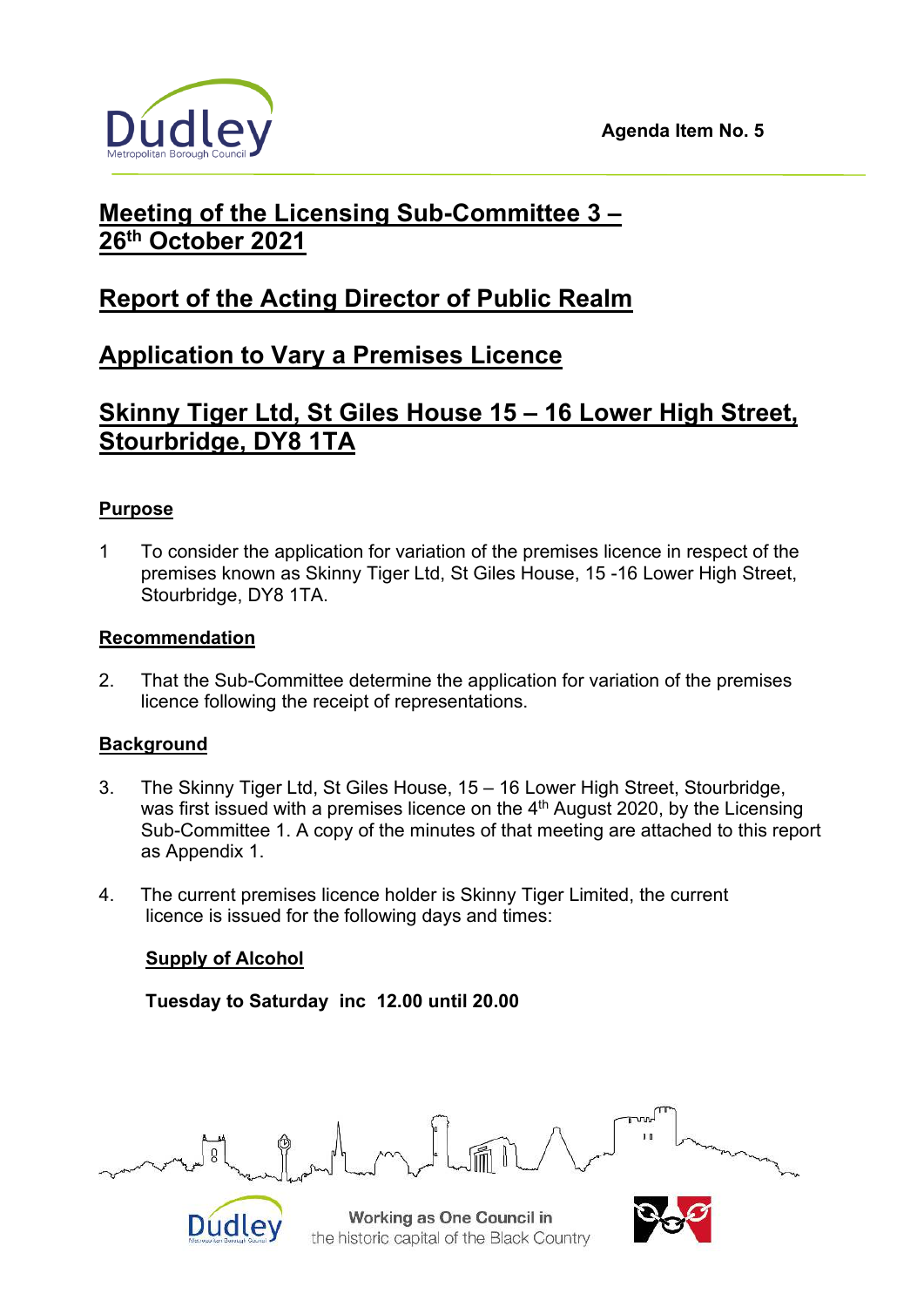5. On the 13<sup>th</sup> September 2021, Skinny Tiger Limited, made application on behalf of St Giles House, 15 – 16, Lower High Street, Stourbridge, for the variation of the permitted hours for the supply of alcohol as follows:

### **Supply of Alcohol**

#### **Monday to Sunday inc 11.00 until 22.00 (off sales) Monday to Sunday inc 11.00 until 21.30 (on sales)**

A copy of the application has been forwarded to Committee Members in accordance with the licensing Act 2003.

- 6. Confirmation that copies of the application form and supporting documentation have been served on the relevant authorities has been received.
- 7. Representations in respect of the application have been received from Environmental Safety and Health together with 1 local resident. In addition 5 letters of support have also been received. Copies of all representations have been forwarded to the Applicant and Committee Members in accordance with the Licensing Act 2003.

# **Finance**

8. There are no financial implications.

#### **Law**

- 9. The law relating to the granting of applications to vary premises licences is governed by the Licensing Act 2003, part 3, section 34.
- 10. Pursuant to section 35(3)(a) of the Licensing Act 2003, where a relevant authority has made representations, the Licensing Authority must:-
	- Hold a hearing to consider item, unless the authority, the applicant and each person who has made such representations agree that a hearing is unnecessary, and,
	- Having regard to the representations, take such of steps mentioned in subsection (4) (if any) as it considers necessary for the promotion of the licensing objectives.
	- The steps are:-



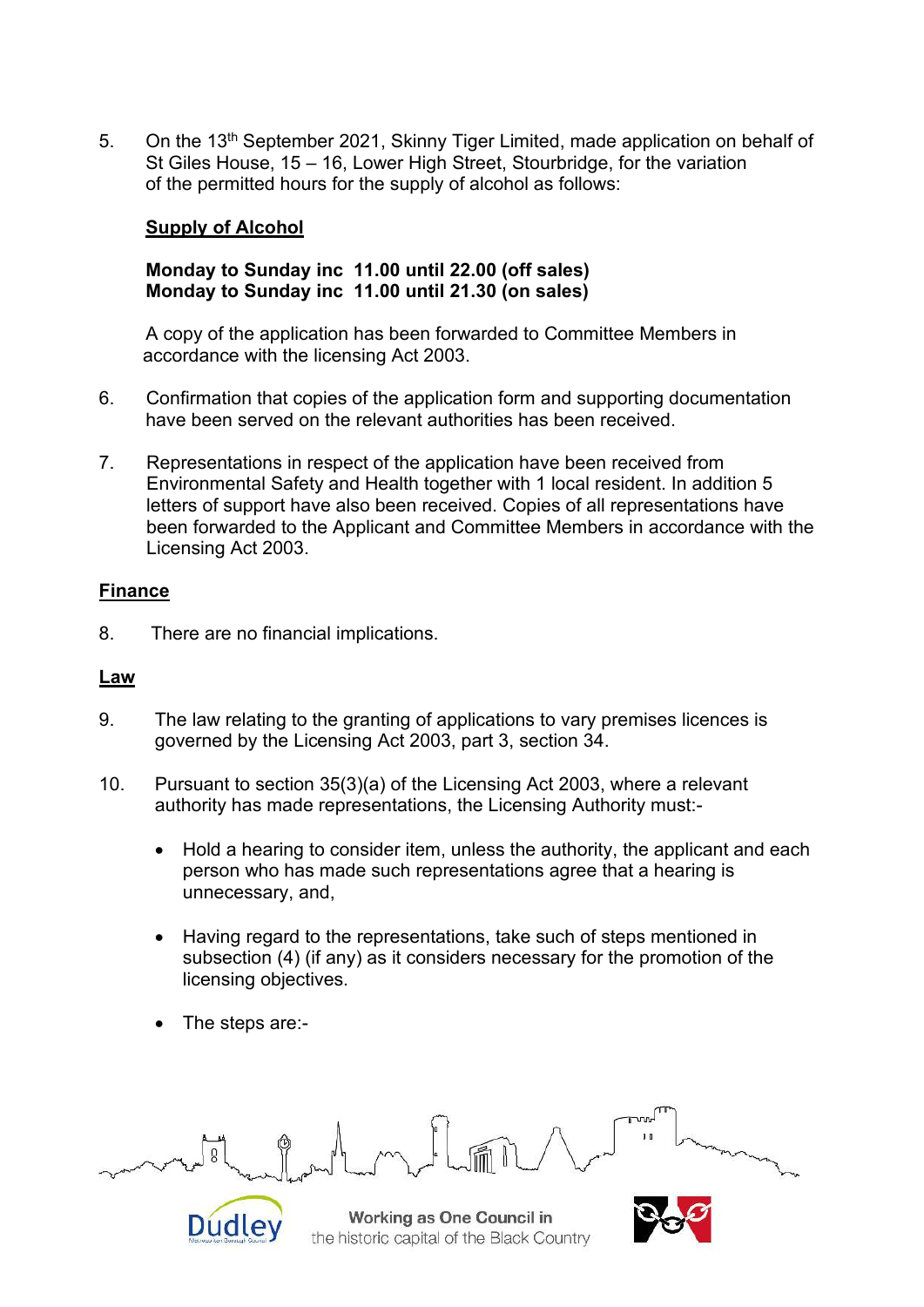- To modify the conditions of licence;
- To reject the whole or part of the application.
- 11. Pursuant to Section 36(1) and (4) of the Licensing Act 2003 where an application (or any part of an application) is granted or rejected under Section 35 of the Licensing Act 2003, the Licensing Authority must immediately give notice to that effect to :
	- the applicant;
	- any person who made relevant representations in respect of the application and
	- the Chief Officer of Police for the police area in which the premises are situated.
- 12. In pursuance of regulation 26(1) of the Licensing Act 2003 (Hearing Regulations 2005), the licensing authority must make its determination at the conclusion of the hearing.
- 13. In pursuance of schedule 5, section 4 if the Licensing Authority refuse to grant the application vary the premises licence, there is a right of appeal to the Magistrates' Court.
- 14. In pursuance of schedule 5, section 4(2) where the Licensing Authority grant an application to vary a premises licence in whole or in part. The applicant may appeal against any decision to modify the conditions of the licence under subsection 4(a) of section 35 of the Licensing Act 2003.
- 15. In pursuance of schedule 5 section 4(3) where a person who made relevant representations to the application desires to contend:
	- a) that any variation made ought not to have been made, or
	- b) that, when varying the licence, the Licensing Authority ought not to have modified the conditions of the licence, or ought to have modified item in a different way, under subsection 4(a) of section 35 of the Licensing Act.

They have the right of appeal to the Magistrates' Court.